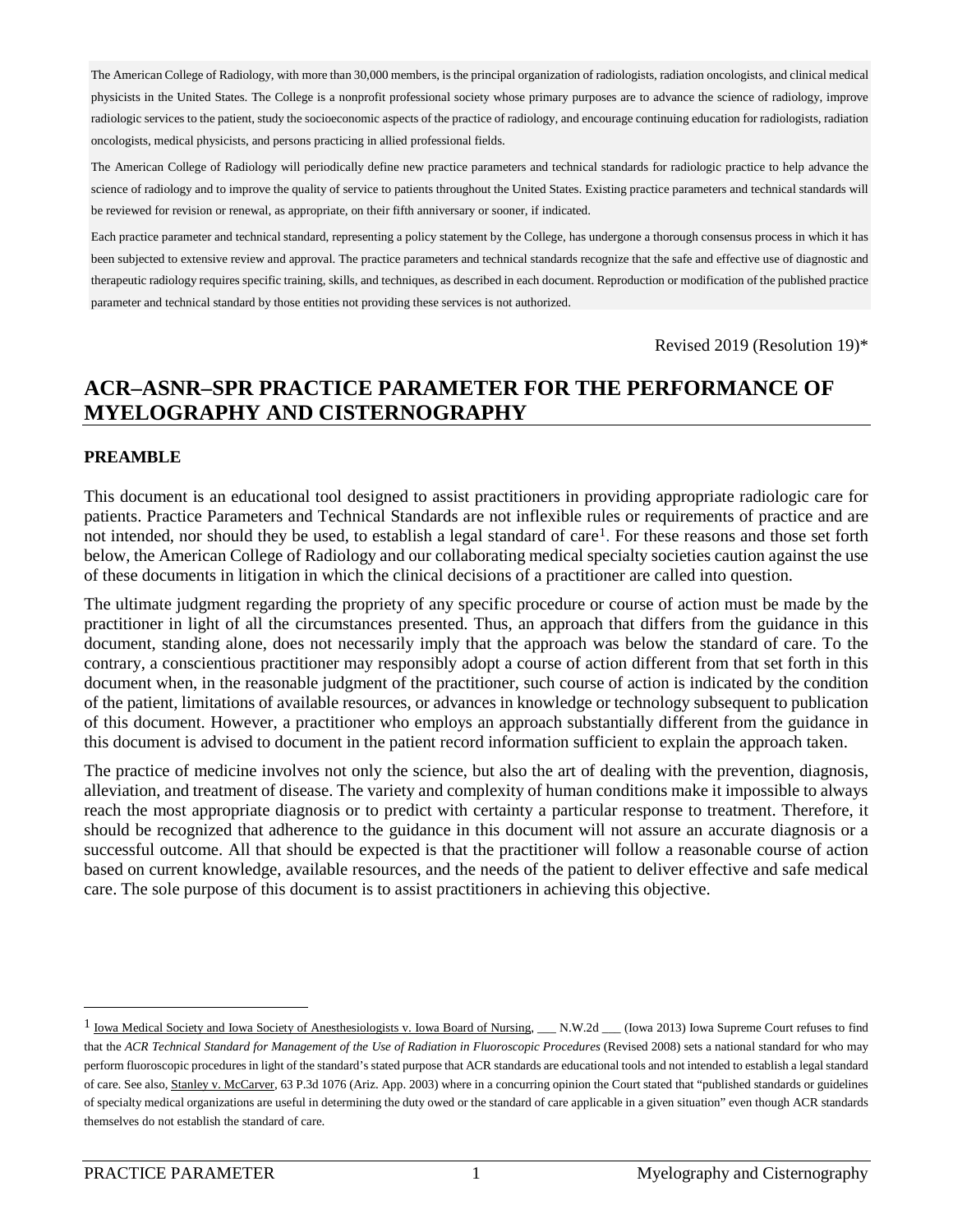## **I. INTRODUCTION**

This practice parameter was revised collaboratively by the American College of Radiology (ACR), the American Society of Neuroradiology (ASNR), and the Society for Pediatric Radiology (SPR).

Myelography has been an important diagnostic modality for a wide range of spinal disease processes for more than 80 years. Cisternography using intrathecal contrast media has also been used for many years in the diagnostic evaluation of disease processes involving the basal cisterns and skull base.

These procedures typically involve performance of a lumbar puncture under fluoroscopic guidance followed by the fluoroscopically monitored introduction into the subarachnoid space of a nonionic water-soluble iodinated contrast medium that is appropriate for intrathecal administration. Alternatively, when the lumbar approach is contraindicated, previously unsuccessfully attempted, or less advantageous, the contrast medium may be introduced into the thecal sac via a lateral C1-C2 puncture, which is described in section V.C.9. In certain clinical situations, water-soluble magnetic resonance imaging (MRI) contrast and MR imaging techniques may be used in a similar fashion for similar indications; however, such media are not presently the Food and Drug Administration (FDA) approved for this purpose. Following the introduction of a sufficient quantity of intrathecal contrast medium, the needle is withdrawn.

With the aid of a tilting table, the opacified cerebrospinal fluid (CSF) is positioned in the desired region of the spinal subarachnoid space (lumbar, thoracic, or cervical) or in the intracranial basal cisterns, and appropriate radiographic/fluoroscopic (conventional myelogram) and/or computed tomographic (CT) myelogram or cisternogram images are obtained.

Institutions offering myelography should insist on documentation of appropriate training, demonstrated competence, and maintenance of skills for all physicians who receive privileges to perform these procedures.

## **II. INDICATIONS**

Although myelography and cisternography have largely been superseded by the development of high-resolution CT and MRI, there remain numerous indications for these procedures, including but not limited to:

- 1. Demonstration of the site of a CSF leak (postlumbar puncture headache, postspinal surgery headache, orthostatic headache, rhinorrhea or otorrhea, or cerebrospinal-venous fistula) [\[1](#page-11-0)[,2\]](#page-11-1).
- 2. Symptoms or signs of spontaneous intracranial hypotension [\[3-7\]](#page-11-2).
- 3. Surgical planning, especially in regard to the nerve roots.
- 4. Evaluation of suspected brachial plexus or nerve root injury in the neonate [\[8-10\]](#page-11-3).
- 5. Evaluation of intraspinal arachnoid webs or cysts [\[11-14\]](#page-11-4).
- 6. Evaluation of the bony and soft-tissue components of spinal degenerative changes [\[3](#page-11-2)[,15](#page-11-5)[,16\]](#page-11-6).
- 7. Radiation therapy planning.
- 8. Diagnostic evaluation of spinal or basal cisternal disease.
- 9. Nondiagnostic MRI studies of the spine or skull base.
- 10. Poor correlation of physical findings with MRI studies.
- 11. Use of MRI precluded because of:
	- a. Claustrophobia
	- b. Technical issues, eg, patient size
	- c. Safety reasons, eg, pacemaker
	- d. Surgical hardware
- 12. Delineation of congenital anomalies (eg, diastematomyelia) when MRI is insufficient.

For the pregnant or potentially pregnant patient, see the ACR–SPR Practice Parameter [for Imaging Pregnant or](https://www.acr.org/-/media/ACR/Files/Practice-Parameters/Pregnant-Pts.pdf)  [Potentially Pregnant Adolescents and Women with Ionizing Radiation](https://www.acr.org/-/media/ACR/Files/Practice-Parameters/Pregnant-Pts.pdf) [\[17\]](#page-11-7).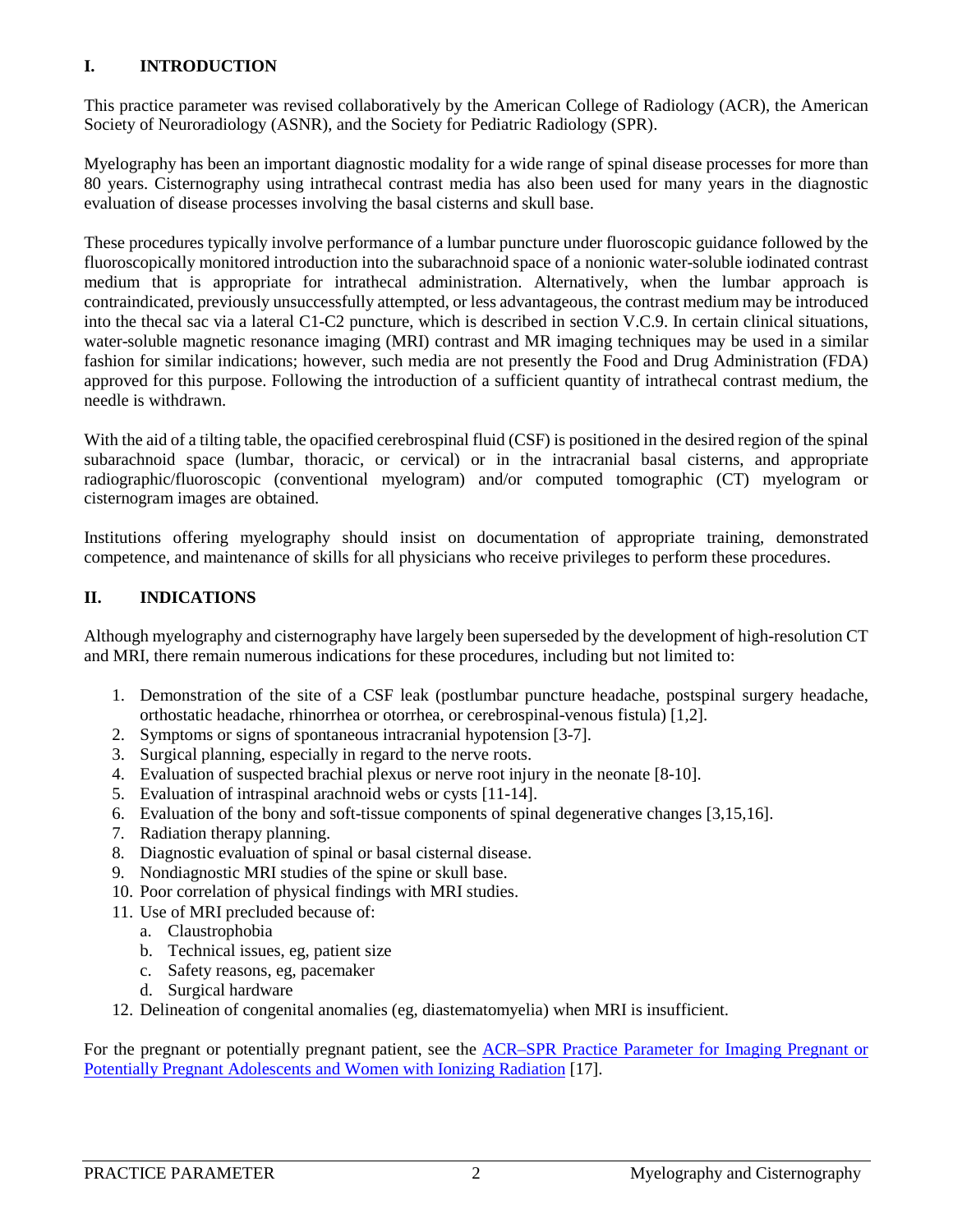## **III. QUALIFICATIONS AND RESPONSIBILITIES OF PERSONNEL**

## A. Physician

Certification in Radiology, Diagnostic Radiology, Interventional Radiology/Diagnostic Radiology (IR/DR), Nuclear Radiology, or Nuclear Medicine by one of the following organizations: the American Board of Radiology (ABR), the American Osteopathic Board of Radiology, the Royal College of Physicians and Surgeons of Canada, or the Collège des Médecins du Québec, and the performance of myelography with acceptable success and complication rates.

or

Completion of a residency or fellowship training program approved by the Accreditation Council for Graduate Medical Education (ACGME), the Royal College of Physicians and Surgeons of Canada, the Collège des Médecins du Québec, or the American Osteopathic Association (AOA) to include evidence of training and competency in myelography. Adequate training should include the performance of a sufficient number of myelographic procedures to become facile in the technique.

#### and

Instruction in all of the following areas should be substantiated by the director of the training program:

- 1. Anatomy, physiology, and pathophysiology of the central and peripheral nervous systems.
- 2. Physics of ionizing radiation, including an understanding of its production, detection, and risks and of techniques to minimize radiation exposure.
- 3. Pharmacology and dosage of contrast media used in myelography. (Use of only those agents approved for intrathecal use should be emphasized.)
- 4. Indications for myelography and cisternography, and indications for alternative imaging studies, including MRI.
- 5. Preprocedural assessment of the patient.
- 6. Conduct of the myelographic examination. This includes spinal puncture, patient positioning, and fluoroscopic and filming techniques.
- 7. Conduct of the postmyelogram CT examination. This includes timing, patient positioning, and technical factors.
- 8. Postprocedural patient management, especially the recognition and initial management of complications.
- 9. Interpretation of lumbar, thoracic, and cervical myelograms and cisternograms, as well as interpretation of postmyelogram CT scans.
- 10. Contraindications to myelography.
- 11. Knowledge of the drugs that can increase the risk of myelographic adverse events.

#### Maintenance of Competence

To maintain privileges, physicians must perform a sufficient number of myelographic procedures to maintain their skills with acceptable success and complication rates.

#### Continuing Medical Education

Continuing education should be in accordance with the ACR Practice Parameter [for Continuing Medical Education](https://www.acr.org/-/media/ACR/Files/Practice-Parameters/CME.pdf)  [\(CME\)](https://www.acr.org/-/media/ACR/Files/Practice-Parameters/CME.pdf) [\[18\]](#page-11-8).

#### B. Registered Radiologist Assistant [\[19\]](#page-11-9)

A registered radiologist assistant is an advanced level radiographer who is certified and registered as a radiologist assistant by the American Registry of Radiologic Technologists (ARRT) after having successfully completed an advanced academic program encompassing an ACR/ASRT (American Society of Radiologic Technologists) radiologist assistant curriculum and a radiologist-directed clinical preceptorship. Under radiologist supervision, the radiologist assistant may perform patient assessment, patient management and selected examinations as delineated in the Joint Policy Statement of the ACR and the ASRT titled "Radiologist Assistant: Roles and Responsibilities" and as allowed by state law. The radiologist assistant transmits to the supervising radiologists those observations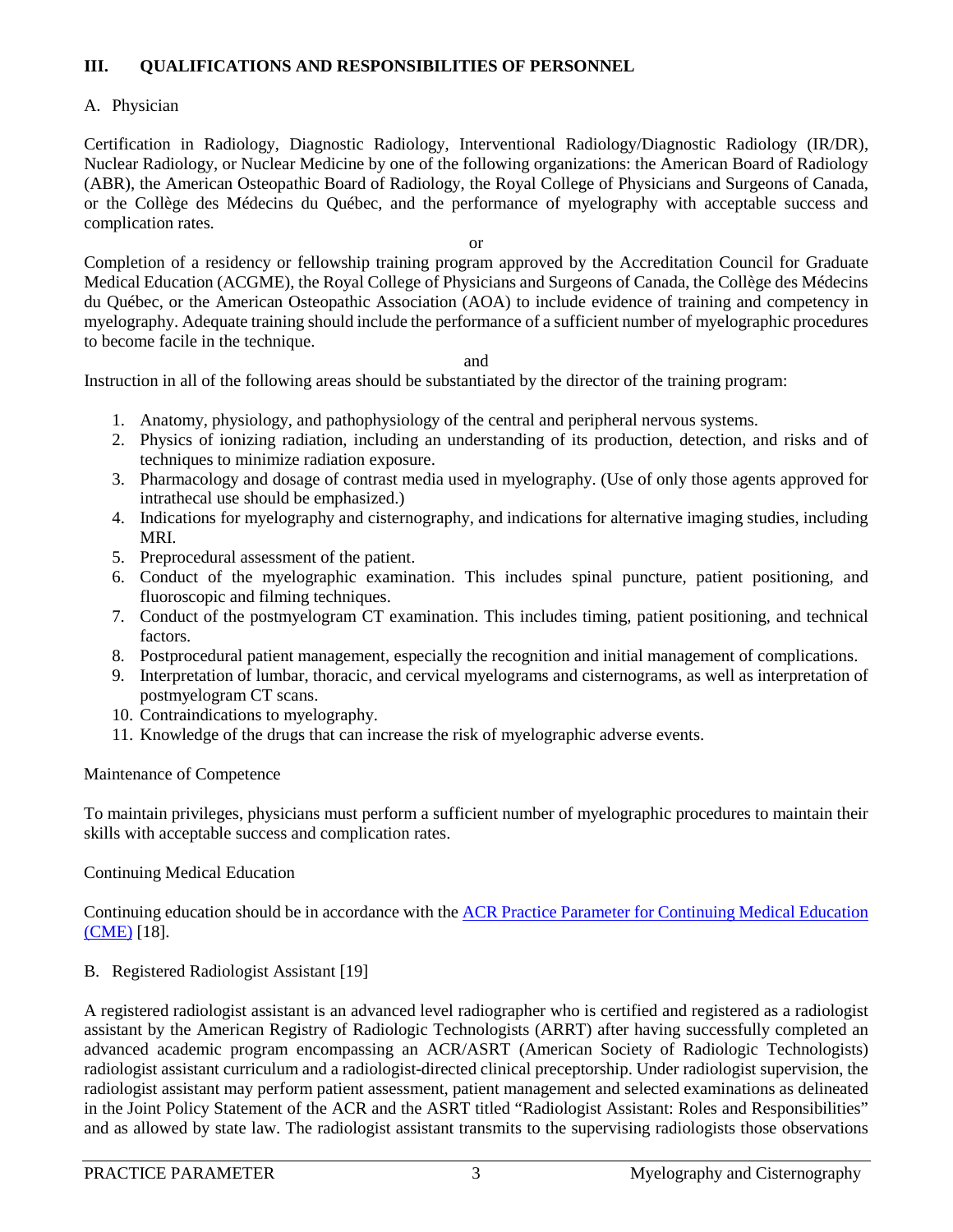that have a bearing on diagnosis. Performance of diagnostic interpretations remains outside the scope of practice of the radiologist assistant. (ACR Resolution 34, adopted in 2006 – revised in 2016, Resolution 1-c)

## C. Radiologic Technologist

Certification by the American Registry of Radiologic Technologists or unrestricted state licensure is required. In addition, the radiologic technologist should have training in and be skilled in performing fluoroscopic examinations on patients with intrathecal contrast media, including patient positioning, fluoroscopic beam limitation, and methods of applying safe physical restraint during table tilting. Continuing education programs and on-the-job training under the supervision of qualified physicians should be available.

# **IV. EQUIPMENT SPECIFICATIONS**

## A. Myelographic Facility

The suggested specifications for the facility are:

- 1. High-quality radiographic/fluoroscopic imaging equipment with a capability for film or digital recording of selected portions of the examination. A tilt table and a proper support device for securing the patient on it should be available.
- 2. An adequate selection of spinal needles and appropriate nonionic contrast media approved for intrathecal use.
- 3. Appropriate facilities and equipment for treating adverse reactions (eg, seizure, vasovagal reaction, and/or cardiorespiratory collapse).
- 4. Appropriately trained personnel to provide proper patient care and operation of the equipment.
- 5. A multidetector CT scanner to perform postmyelogram CT myelographic and/or cisternographic studies. A multiplanar reconstruction capability for CT is highly desirable.
- B. Surgical and Emergency Support

Although serious complications of myelography are infrequent, there should be prompt access to surgical and interventional management of complications.

# **V. SPECIFICATIONS OF THE EXAMINATION**

#### A. Preprocedural Patient Care

The written or electronic request for myelography should provide sufficient information to demonstrate the medical necessity of the examination and allow for its proper performance and interpretation.

Documentation that satisfies medical necessity includes 1) signs and symptoms and/or 2) relevant history (including known diagnoses). Additional information regarding the specific reason for the examination or a provisional diagnosis would be helpful and may at times be needed to allow for the proper performance and interpretation of the examination.

The request for the examination must be originated by a physician or other appropriately licensed health care provider. The accompanying clinical information should be provided by a physician or other appropriately licensed health care provider familiar with the patient's clinical problem or question and consistent with the state scope of practice requirements. (ACR Resolution 35, adopted in 2006 – revised in 2016, Resolution 12-b)

The clinical history and findings are to be reviewed by the performing physician.

1. Prior to myelography, any prior pertinent imaging studies, including spinal images, CT, and/or MRI, should be reviewed. The review should include evaluation for the position of the conus as well as for the presence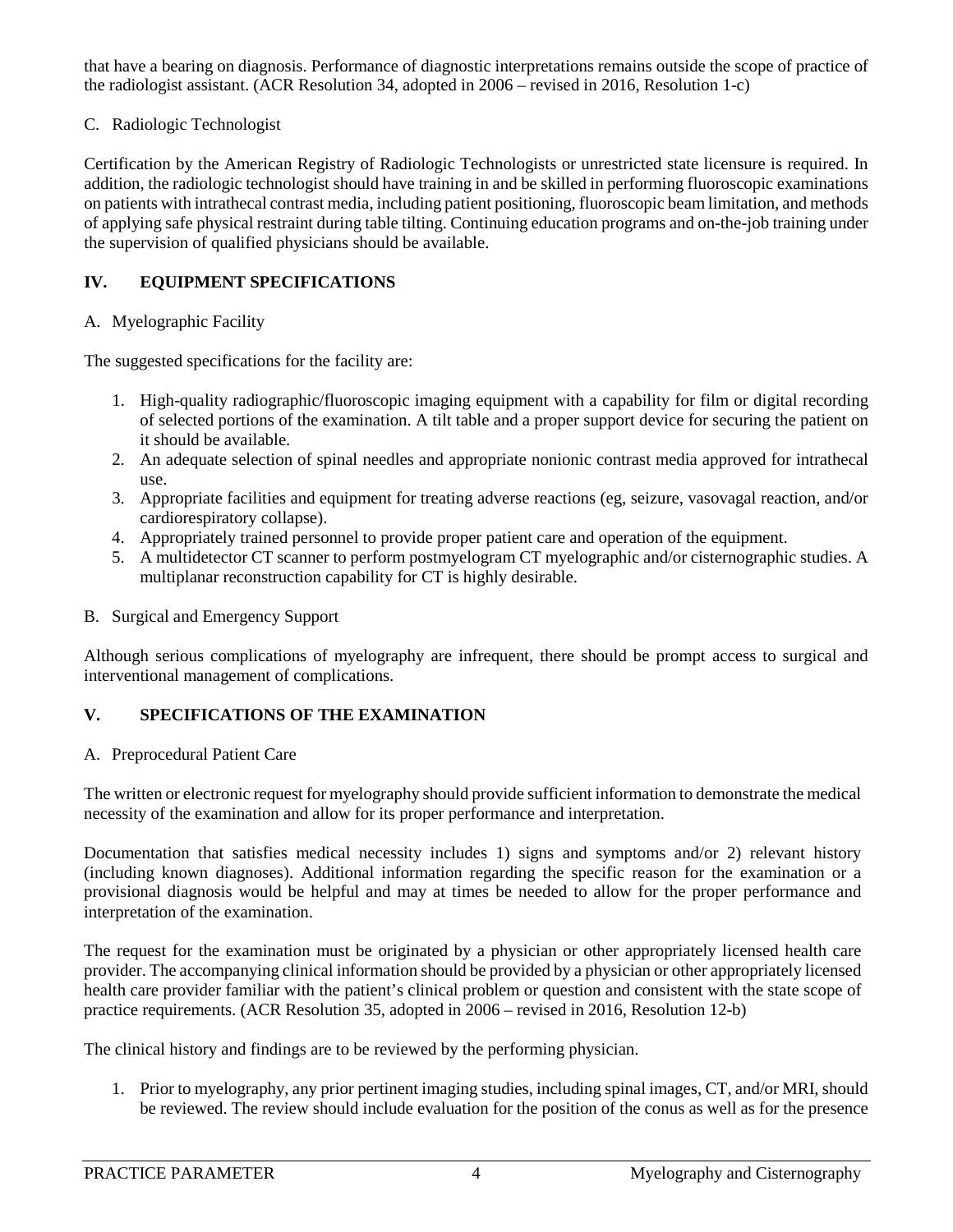of cervical stenosis, cisternal narrowing or lumbar stenosis, operative hardware, or any other potential hazard prior to choosing the level for lumbar, cervical, or cisternal puncture for myelography.

- 2. Appropriate prior medical history should include questions about relevant medications, especially those that can increase risk of adverse events; prior seizures; prior allergic reactions; and clotting ability.
- 3. Patients who are on anticoagulant therapy (eg, warfarin [Coumadin], heparin, clopidogrel [Plavix], ticlopidine [Ticlid]) should discontinue these drugs for a period of time indicated in the consensus guideline of the American Society of Regional Anesthesia and Pain Medicine (see Table 1) [\[20](#page-11-10)[,21\]](#page-11-11) prior to undergoing myelography. However, as there are now many marketed anticoagulation medications, each agent has a recommended period for which it should be continued, and if possible, this decision should be made after discussion with the physician who prescribed such medication. If the risks of discontinuing the anticoagulation are deemed greater than the risk of myelography, consideration should be given to bridging with intravenous heparin (if appropriate for the specific therapy) or delaying the myelogram until such time as it is reasonably safe to hold the anticoagulation (eg, patient who has recently undergone coronary artery stenting and is on clopidogrel).
- 4. For patients with hematologic disorders or other conditions affecting blood coagulation, a platelet count and international normalized ratio (INR), prothrombin time (PT), and partial thromboplastin time (PTT) values within one week of the procedure should be available.
- 5. Medications known to decrease the seizure threshold should be carefully evaluated. While the contributory role of these medications has not been established, physicians may withhold some of these medications for 48 hours pre- and 24 hours postmyelography, based on consideration of the potential risks and benefits. Of note, medications that lower the antiseizure threshold (such as monoamine oxidase inhibitors) and certain antidepressant medications could in theory precipitate a seizure, per the medication's manufacturers, and should be considered carefully if not withheld for an appropriate time to allow adequate clearance (typically at least 24 to 48 hours premyelography). Antiseizure medications should not be withheld, as, in theory, they may prevent a seizure or their nontapered absence may make the patient more susceptible to having a seizure secondary to the myelography contrast instillation.
- 6. Informed consent should be obtained and documented. The risks and benefits of the procedure and of possible alternative procedures that may provide the needed information should be addressed.
- 7. The patient should be appropriately hydrated both prior to and after the procedure.
- 8. If sedation is used, it should be administered in accordance with the [ACR–SIR Practice Parameter](https://www.acr.org/-/media/ACR/Files/Practice-Parameters/Sed-Analgesia.pdf) for [Sedation/Analgesia](https://www.acr.org/-/media/ACR/Files/Practice-Parameters/Sed-Analgesia.pdf) [\[22\]](#page-11-12).

| Recommended guidelines for performing spinal procedures in anticoagulated patients |                                                                                                                                                                                                                                                                                                                                                                          |  |  |
|------------------------------------------------------------------------------------|--------------------------------------------------------------------------------------------------------------------------------------------------------------------------------------------------------------------------------------------------------------------------------------------------------------------------------------------------------------------------|--|--|
| Warfarin                                                                           | Discontinue chronic warfarin therapy 4–5 days before spinal procedure and evaluate INR. INR should be within the<br>normal range at time of procedure to ensure adequate levels of all vitamin K-dependent factors.                                                                                                                                                      |  |  |
| Antiplatelet medications                                                           | No contraindications with aspirin or NSAIDs. Thienopyridine derivatives (clopidogrel and ticlopidine) should be<br>discontinued 7 days and 14 days, respectively, prior to procedure. GP IIb/Illa inhibitors should be discontinued to<br>allow recovery of platelet function prior to procedure (8 hours for tirofiban and eptifibatide, 24-48 hours for<br>abciximab). |  |  |
| Thrombolytics/fibrinolytics                                                        | There are no available data to suggest a safe interval between procedure and initiation or discontinuation of these<br>medications. Follow fibrinogen level and observe for signs of neural compression.                                                                                                                                                                 |  |  |
| LMWH                                                                               | Delay procedure at least 12 hours from the last dose of thromboprophylaxis LMWH dose. For "treatment" dosing<br>of LMWH, at least 24 hours should elapse prior to procedure. LMWH should not be administered within 24<br>hours after the procedure.                                                                                                                     |  |  |
| Unfractionated SQ heparin                                                          | There are no contraindications to neuraxial procedure if total daily dose is less than 10,000 units. For higher<br>dosing regimens, manage according to intravenous heparin guidelines.                                                                                                                                                                                  |  |  |
| Unfractionated IV heparin                                                          | Delay spinal puncture 2-4 hours after last dose, document normal aPTT. Heparin may be restarted 1 hour following<br>procedure.                                                                                                                                                                                                                                           |  |  |

| Table |  |
|-------|--|
|       |  |

Note:—NSAIDs indicates nonsteroidal antiinflammatory drugs; GP IIb/IIIa, platelet glycoprotein receptor IIb/IIIa inhibitors; INR, international normalized ratio; LMWH, low-molecular-weight<br>heparin; aPTT, activated partial (the second ASRA Consensus Conference on Neuraxial Anesthesia and Anticoagulation). Reg Anesth Pain Med 2003;28:172-97

*(Reprinted with permission from Layton KF, Kallmes DF, Horlocker TT. Recommendations for Anticoagulated Patients Undergoing Image-Guided Special Procedures. Am J Neuroradiol 2006;27:468-470.)*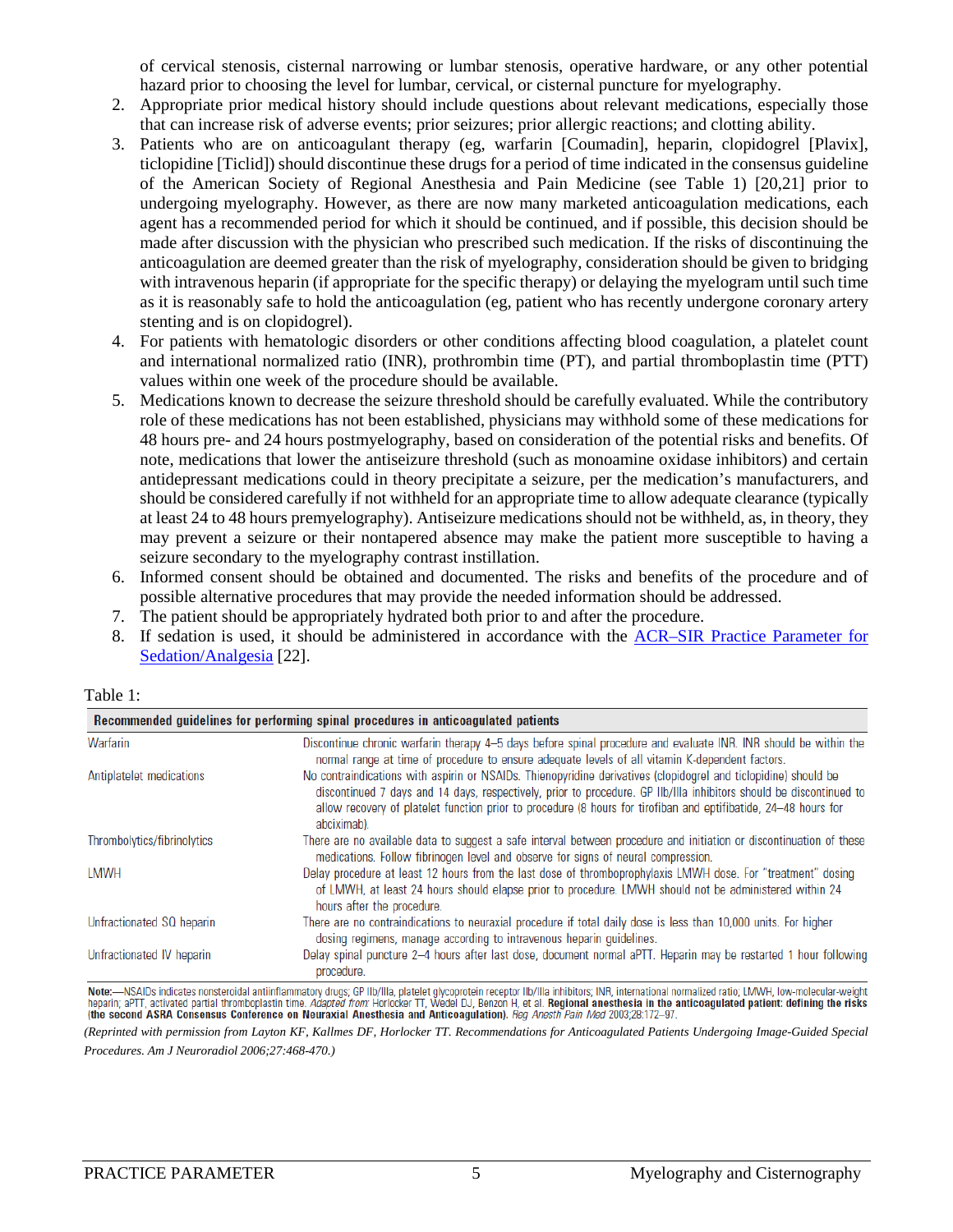#### B. Relative Contraindications to Myelography

- 1. Known space-occupying intracranial process with increased intracranial pressure
- 2. Historical or laboratory evidence of bleeding disorder or coagulopathy
- 3. Recent myelography performed within 1 week
- 4. Previous surgical procedure in anticipated puncture site (can choose alternative puncture site)
- 5. Generalized septicemia
- 6. History of adverse reaction to iodinated contrast media and/or gadolinium-based MR contrast agents
- 7. History of seizures (patient may be premedicated)
- 8. Grossly bloody spinal tap (may proceed when benefit outweighs risk)
- 9. Hematoma or localized infection at region of puncture site
- 10. Pregnancy

## C. Procedure [\[3\]](#page-11-2)

- 1. The patient is placed prone or lateral decubitus on the tabletop, and the skin of the midlumbar back is prepped and draped in standard sterile technique.
- 2. Using the lumbar approach, typically, the L2-L3 or L3-L4 interlaminar or interspinous space is localized. Subcutaneous and intramuscular local anesthetic is administered. Generally, diagnostic myelography is performed with a styletted small bore (22 to 25 gauge) spinal needle introduced through the anesthetized region and directed toward the midline. Smaller needles are associated with lower risk of bleeding and posttap headache. Occasionally, because of body habitus or specific pathology, larger-gauge needles may be required. The needle is advanced under intermittent image guidance. If a beveled needle is used, the bevel may be utilized to control the direction of the needle. If possible, the bevel of the needle should be parallel to the vertical plane of the dura in order to minimize transverse cutting of dural fibers. When the dura is traversed, a change in resistance is often, but not always, perceived. The stylet is then slowly removed to check for CSF return. At this point, opening pressure can be measured, and/or CSF sampling can be performed prior to contrast injection.
- 3. A nonionic iodinated contrast medium is slowly administered intrathecally through the lumbar needle under intermittent imaging. An appropriate amount of contrast is injected, not to exceed the manufacturer's recommendations [\[3](#page-11-2)[,23-26\]](#page-12-0).
- 4. Prior to removing the needle, imaging may be obtained to document the needle position.
- 5. The needle is then removed from the back, and the patient is secured to the tabletop by a support device prior to being tilted into Trendelenburg or reverse Trendelenburg positions.
- 6. Transforaminal puncture for myelography: recent preliminary reports suggest that a transforaminal puncture (rather than interspinous, interlaminar, or lateral C1-C2 approach) may be utilized in patients with extremely difficult access, complete posterior fusion, or spinomuscular disorders preventing access. Further experience is needed to evaluate the utility and indications for this technique in a wider array of disorders [\[27\]](#page-12-1).
- 7. Using intermittent imaging, table tilting, and patient rotation, anteroposterior, oblique, and cross-table lateral images of the region in question are documented on film or digital media. For lumbar myelography, if the conus medullaris has not been recently visualized by other means, evaluation of that area should be included in the study.
- 8. For cervical myelography, and, in some instances, thoracic myelography with the patient prone, the head is hyperextended on the neck, thus creating a lordotic "trough," and the table is then gradually and slowly tilted head downward until the opacified CSF "column" flows through the area of interest. The myelographic table must have adequate and secure shoulder support for the patient's safety. The patient's chin is supported in a chin rest to prevent rapid ascent of the contrast into the intracranial basal cisterns. The lead-gloved hands of the technologist may also support the positioning of the patient's head and neck. As in the lumbar region, anteroposterior, oblique, and cross-table lateral images can be documented on film or digital media.
- 9. If cisternography is requested, with the opacified CSF "column" in the cervical spine canal, the table is restored to the horizontal position, and then the hyperextended head is gradually and slowly lowered (flexed) into a neutral position under image guidance. Imaging for cisternography is typically obtained with CT; conventional radiographic images are not usually obtained [\[4](#page-11-13)[,5\]](#page-11-14).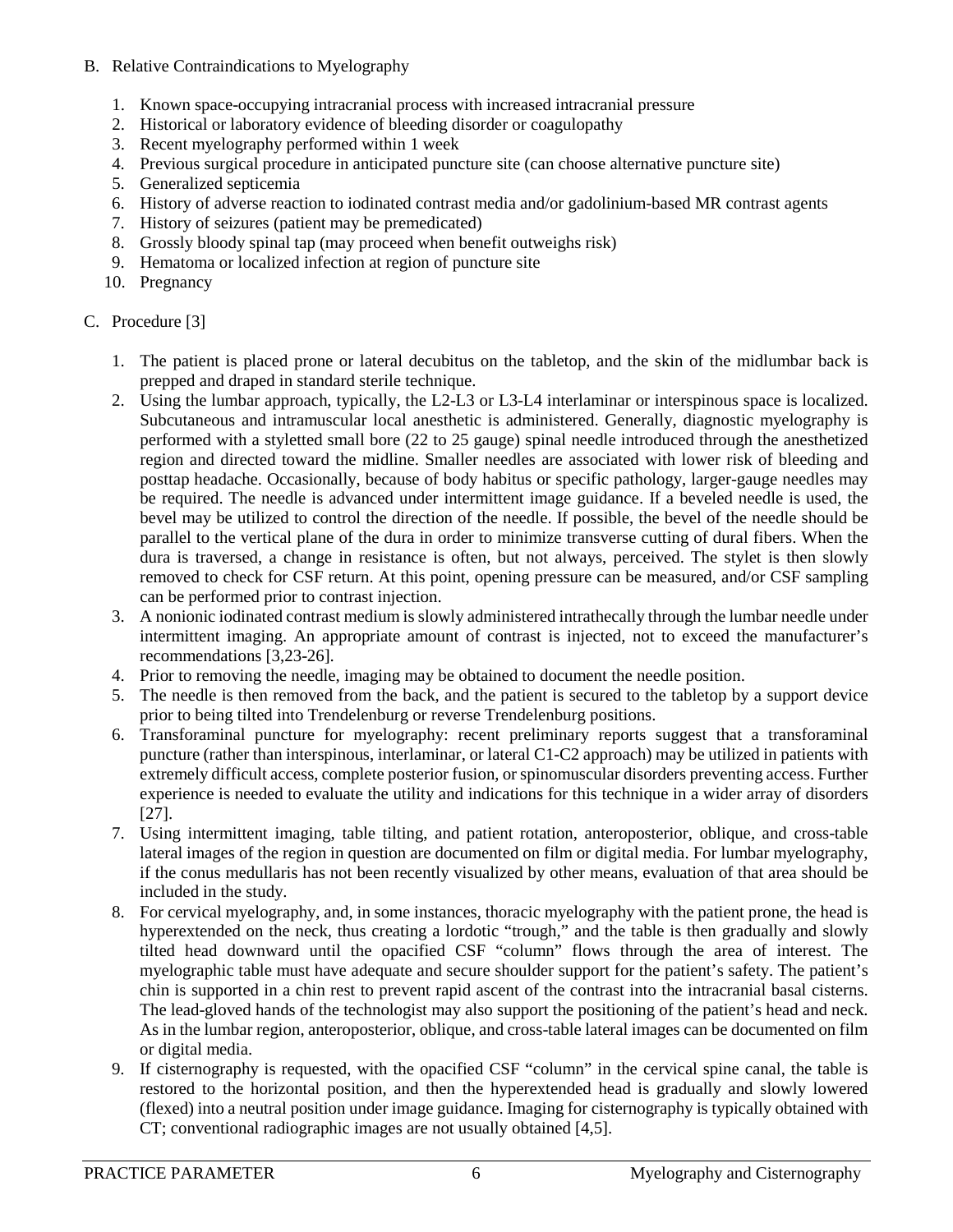- 10. In the lateral C1-C2 approach [\[28\]](#page-12-2), the patient is ideally positioned prone on the table top, and the head is secured in a neutral position. The supine position may be used in situations where the prone position is not feasible, such as cases involving general anesthesia, sedation, or hardware [\[29\]](#page-12-3). Using image guidance, the head and neck are positioned in the true lateral projection, and local anesthesia is administered subcutaneously and intramuscularly in the side of the neck at a point overlying the posterior aspect of the C1-C2 interlaminar space slightly anterior to the spinolaminar junction line and inferior to the arch of C1. If C-arm fluoroscopy is not available or if the patient is unable to remain in a prone position on the tabletop but can lie quietly and comfortably in a nonrotated lateral decubitus position, lateral C1-C2 puncture can be performed using vertical beam fluoroscopy. Under intermittent image guidance, the spinal needle is advanced incrementally into the subarachnoid space at the posterior margin of the thecal sac behind the posterior margin of the upper cervical spinal cord. Great caution with frequent image monitoring should always be used during needle advancement, as the dura is punctured and as the iodinated contrast medium is cautiously and slowly injected into the posterior cervical subarachnoid space. When this is completed, an image should be documented and permanently retained, and the needle is then withdrawn from the neck. The desired area of the opacified subarachnoid space is then examined and documented.
- 11. Following completion of the examination as described above, the patient may be transferred to the CT scanner for CT myelographic or cisternographic imaging, when appropriate.
- 12. For CT myelography, the patient is rolled from side to side to promote uniform diffusion of contrast to completely opacify the region of interest. Imaging is obtained using a multidetector CT scanner with the patient prone and/or supine as needed within the scanner. Image data are acquired helically with thin collimation. Images are reconstructed in the axial, coronal, and sagittal planes and reviewed in soft-tissue and bone windows.
- 13. For CT cisternography, CT imaging is obtained as soon as possible after positioning of the opacified CSF in the basal cisterns. Thin-section image data are obtained helically through the area of interest with thin collimation with the patient in both prone and supine positions. Images are reconstructed in the axial, coronal, and sagittal planes and reviewed in soft-tissue and bone windows. For detection of CSF leakage at the skull base, use of a workstation capable of multiplanar and 3-D image reformations has proven value in localizing and measuring the size of the dural defect [\[4](#page-11-13)[,5\]](#page-11-14).
- 14. Pediatric myelography is most often performed under conscious sedation or general anesthesia. Pediatric patients are often kept NPO for 6 to 8 hours prior to anesthesia or sedation and may be dehydrated. Patients should be appropriately hydrated before and for several hours after the sedation. Pediatric patients may be at higher risk of adverse events during contrast medium administration, including patients with asthma, sensitivity to medication and/or allergens, congestive heart failure, serum creatinine level greater than 1.5 mg/dL, or those younger than 12 months of age. However, the incidence of headache, vomiting, and back pain appears to be lower in the pediatric population.

Prior to performing myelography in a child, the radiologist should review imaging studies of the brain and spine to determine if the patient has undergone repair of a posterior dysraphic defect, a low-laying tethered cord, or a lipomeningocele, all of which preclude lumbar puncture. Low-lying cerebellar tonsils and Chiari II malformations with caudal displacement of the hindbrain into the cervical canal are contraindications to lateral C1-C2 puncture. The position of the conus in infants and young children is lower than in older children and adults, and lumbar puncture should be performed at the L3-L4 or L4-L5 level in children younger than 3 years of age using a 25-gauge needle. Penetration of the dura may be inapparent. When CSF sampling is needed, collection should be limited to 1 to 2 cc per vial, especially in infants with smallcapacity thecal sacs. Instillation of the contrast medium under intermittent imaging control is recommended. The minimum volume and dose to produce adequate visualization should be used; dosage should be calculated per kg of body weight.

- 15. Delayed CT through the region of interest can be useful in certain situations (eg, to demonstrate opacification of suspected arachnoid cysts that do not opacify on the initial CT).
- 16. In particular situations, recent reports of modifications of fluoroscopic and CT myelography techniques, including digital subtraction, dual energy, and ultrafast myelography, suggest their utility but report only preliminary results with limited data. Inclusion of these techniques herein will await greater experience and definition of specific indications.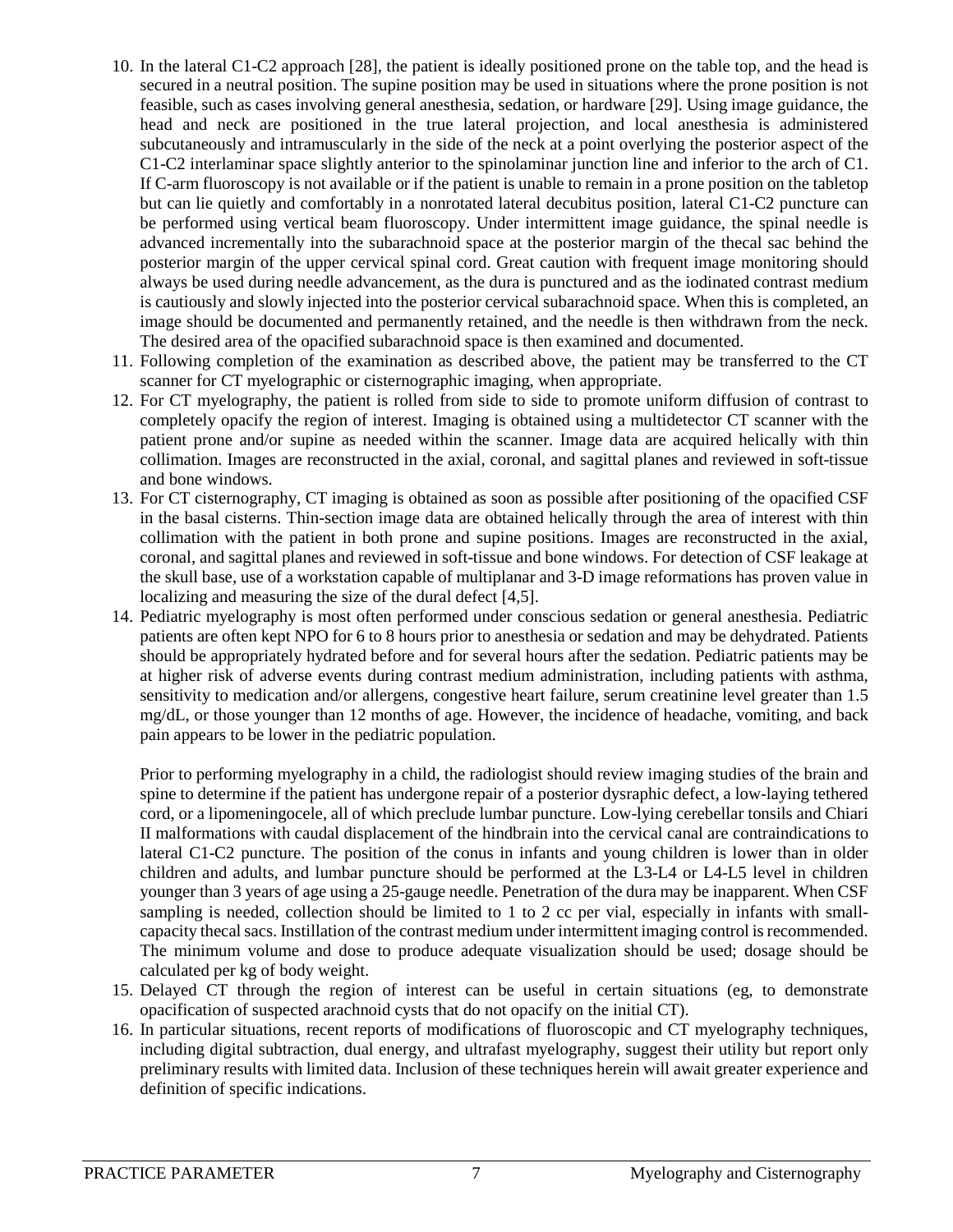#### D. Postprocedural Care [\[24-26,](#page-12-4)[30\]](#page-12-5)

- 1. The patient should be adequately hydrated.
- 2. The patient should be observed following the examination for sufficient time to observe for potential complications.
- 3. If the myelogram is performed on an outpatient basis, the patient should be properly instructed regarding limitations following the procedure (eg, no driving).
- 4. Instructions regarding postprocedural care, including warning signs of adverse reactions, symptoms, and signs of infection at the puncture site and the possibility of persistent headaches, should be given to the patient by a trained professional. The instructions should include a recommendation that the patient be in the company of a responsible adult for 12 hours following the procedure.
- 5. A physician should be available to answer questions and provide patient management following the procedure.

#### **VI. MR MYELOGRAPHY AND MR CISTERNOGRAPHY**

A. Indications for MR Myelography (MRM)

Similar to conventional myelography and cisternography, MRM has the following indications, including but not limited to:

- 1. Demonstrating the location and size of a CSF leak in posttrauma and postsurgical patients and in spontaneous intracranial hypotension.
- 2. Defining target volume for craniospinal irradiation.
- 3. Determining the cause of cervical or thoracic myelopathy.
- 4. Assessing spinal and neural foraminal stenosis in presurgical diagnosis.
- 5. Assessing brachial plexus or nerve root injuries, particularly in neonates [\[9](#page-11-15)[,10,](#page-11-16)[31\]](#page-12-6) .
- 6. Evaluating spinal herniations and extradural defects.
- 7. Determining the presence of, or flow obstruction by, spinal arachnoid cysts or webs [\[11\]](#page-11-4)
- B. Indications for MR Cisternography

Similar to conventional cisternography, both without or with intrathecal gadolinium contrast, MR cisternography (MRC) has the following indications, including but not limited to:

- 1. Localization and measurement of skull-base CSF fistulae or leaks. In patients with negative CT myelography or MRM, MRC with gadolinium can be utilized as a subsequent technique to detect leaks and may employ the use of delayed postcontrast imaging [\[32,](#page-12-7)[33\]](#page-12-8).
- 2. Preoperative evaluation of intracranial arachnoid cysts [\[14\]](#page-11-17).
- 3. Evaluation of inner ear structures.
- 4. Evaluation of the facial nerve in patients with hemifacial spasm.
- 5. Evaluation of the cranial nerves and lesions within the basilar cisterns and intracranial subarachnoid spaces.

#### C. Equipment Specifications

Please refer to the Equipment Specifications sections of the [ACR–ASNR–SCBT-MR–SSR](https://www.acr.org/-/media/ACR/Files/Practice-Parameters/MR-Adult-Spine.pdf) Practice Parameter for [the Performance of Magnetic Resonance Imaging \(MRI\) of the Adult Spine](https://www.acr.org/-/media/ACR/Files/Practice-Parameters/MR-Adult-Spine.pdf) and the [ACR–ASNR–SPR](https://www.acr.org/-/media/ACR/Files/Practice-Parameters/MR-Brain.pdf) Practice Parameter [for the Performance and Interpretation of Magnetic Resonance Imaging \(MRI\) of the Brain](https://www.acr.org/-/media/ACR/Files/Practice-Parameters/MR-Brain.pdf) [\[34](#page-12-9)[,35\]](#page-12-10).

D. Myelography Facility (for intrathecal injection of gadolinium contrast)

Please see section IV.A.1-4.

E. Specifications of the Examination (for intrathecal injection of gadolinium)

Please see section V.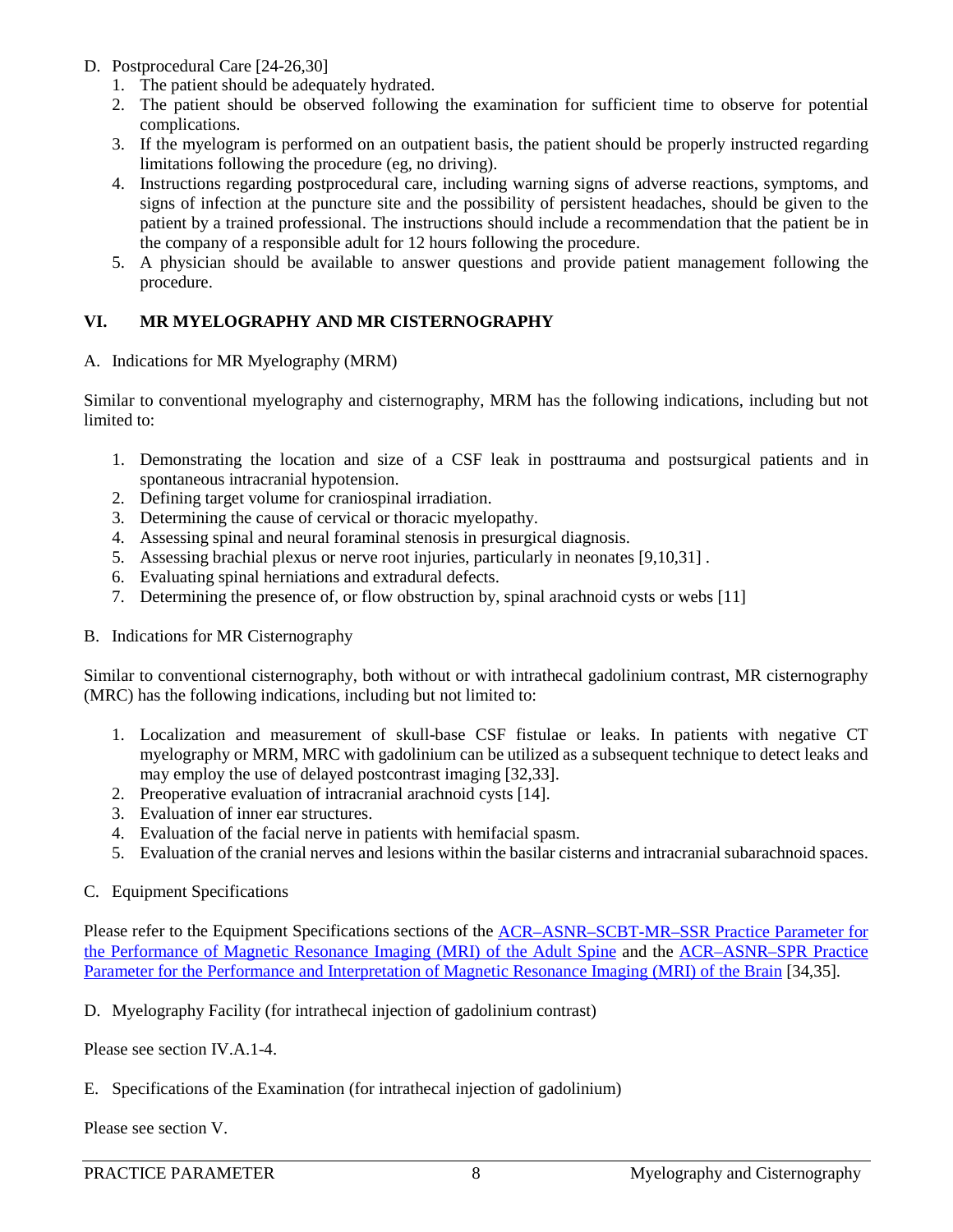## F. MRM Technique [\[7](#page-11-18)[,36](#page-12-11)[,37\]](#page-12-12)

- 1. MRM without intrathecal contrast is best accomplished using a heavily T2-weighted pulse sequence (eg, constructive interference in the steady state [CISS] or fast imaging employing steady state acquisition [FIESTA]). These images provide a high degree of contrast resolution, enabling sharp definition between the spinal cord and intrathecal nerve roots and the surrounding CSF. These images are acquired in 3-D, which allow reconstructions in multiple planes. Images are typically obtained in the sagittal and axial planes, although coronal plane images may be specified in particular situations. Leakage of fluid outside the thecal sac, as through a dural tear, can be recognized on noncontrast MRM, although extradural fluid collections that are not derived from an intradural source (eg, a postoperative seroma or a congenital cyst) cannot be distinguished from intradural leakage. Please refer to the [ACR–ASNR–SCBT-MR–SSR](https://www.acr.org/-/media/ACR/Files/Practice-Parameters/MR-Adult-Spine.pdf) Practice Parameter [for the Performance of Magnetic Resonance Imaging \(MRI\) of the Adult Spine](https://www.acr.org/-/media/ACR/Files/Practice-Parameters/MR-Adult-Spine.pdf) [\[34\]](#page-12-9).
- 2. MRM with intrathecal contrast is an off-label use of gadolinium-based contrast agents [\[37\]](#page-12-12) (ie, these agents are not approved by the FDA for intrathecal injection. If this procedure is contemplated, the examining physician must obtain informed consent from the patient. To date, this procedure has mainly been performed to establish the site of CSF leakage and to measure the size of the dural tear. The quantity of contrast agent injected into the subarachnoid space via lumber puncture is very small (typically 1 mL of 0.05 mM gadolinium-based contrast); nevertheless, reflecting the much greater contrast resolution of MRI, the contrast between the opacified CSF and the spinal cord and nerve roots is marked.

MRM with intrathecal contrast is conducted in an entirely analogous manner to the technique used in conventional myelography followed by CT. Pulsing sequences for examining the cervical, thoracic, or lumbar spine typically include sagittal and axial T1- and T2-weighted fast spin echo with fat saturation and short tau inversion recovery (STIR). In particular situations, coronal T1- and T2-weighted images may also be of important diagnostic value. Extradural fluid collections that are derived from dural tears will demonstrate contrast enhancement, whereas such collections that are not of intraspinal origin would not.

#### G. MRC Technique [\[38](#page-12-13)[,39\]](#page-12-14)

- 1. MRC without intrathecal contrast is also achieved using pulsing sequences as described above for MRM that are heavily T2-weighted with thin-section images acquired in the axial and coronal planes. This technique has mainly been used to date for evaluating suspected dural tears in the skull base causing CSF rhinorrhea or otorrhea. MRI examinations in such cases typically also include T1- and conventional T2 weighted images in the same planes. Reported results indicate a high sensitivity for detecting sites of CSF leakage, comparable to those achieved with CT myelography. As compared with CT cisternography, MRC has the advantages of being noninvasive and having no ionizing radiation exposure. However, definition of thin cortical bony margins (as in the cribriform plate and ethmoid air cell walls) is usually better on CT than on MRI.
- 2. As with MRM, intrathecal administration of gadolinium contrast via lumbar puncture is not FDA approved, and the patient must be so informed. Dosage and method of administration are the same as for MRM with intrathecal gadolinium-based contrast agent (see section VI.F above). Thin-section T1-weighted axial and coronal images with fat saturation allow localization of the site of leakage and measurement of its size. Not infrequently, more than one site of leakage is delineated. Although the number of reported studies is still small, the reported results demonstrate good correlation with endoscopic transnasal operative findings.

#### **VII. DOCUMENTATION**

Reporting should be in accordance with the ACR Practice Parameter [for Communication of Diagnostic Imaging](https://www.acr.org/-/media/ACR/Files/Practice-Parameters/CommunicationDiag.pdf)  [Findings](https://www.acr.org/-/media/ACR/Files/Practice-Parameters/CommunicationDiag.pdf) [\[40\]](#page-12-15).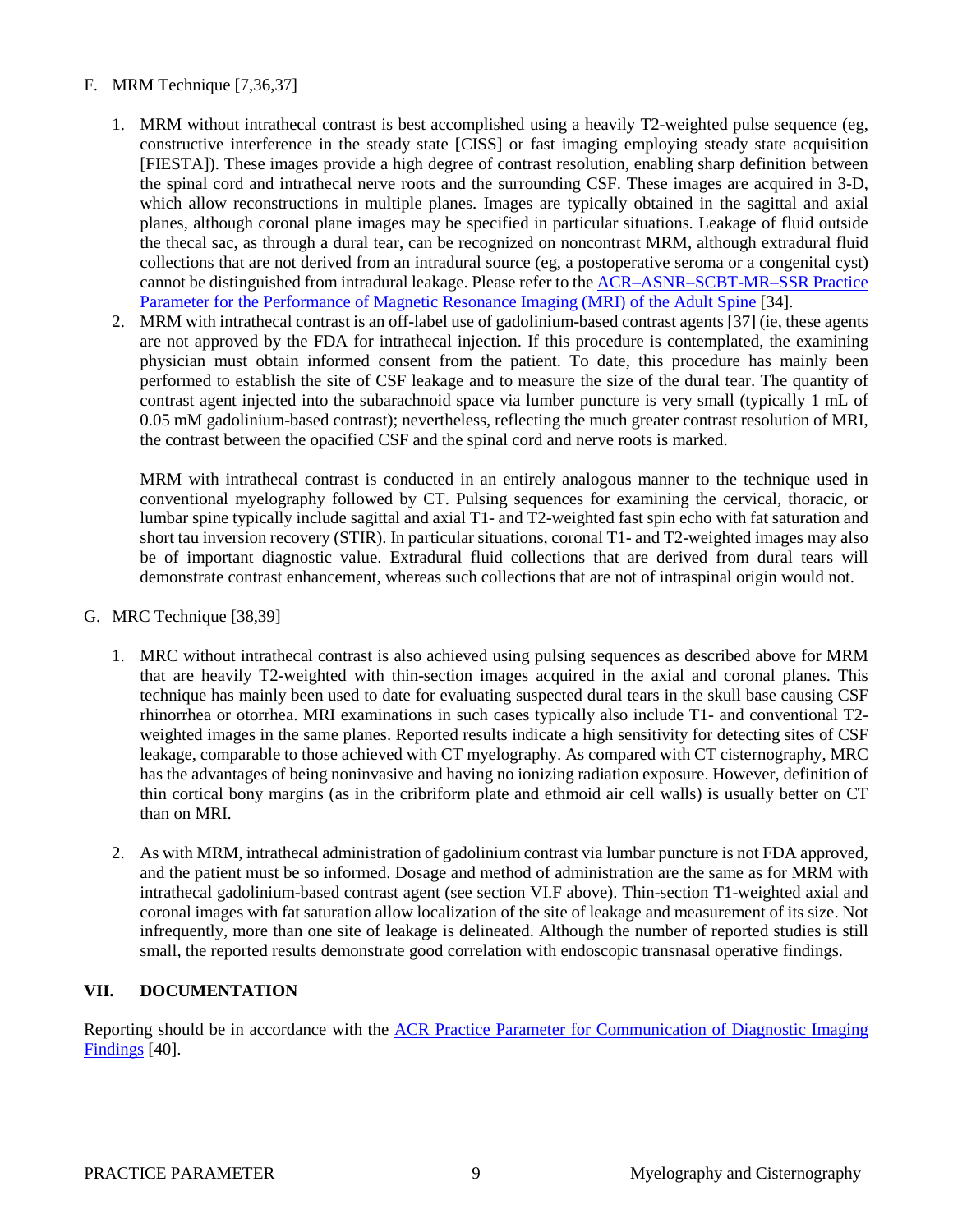## **VIII. RADIATION SAFETY IN IMAGING**

Radiologists, medical physicists, registered radiologist assistants, radiologic technologists, and all supervising physicians have a responsibility for safety in the workplace by keeping radiation exposure to staff, and to society as a whole, "as low as reasonably achievable" (ALARA) and to assure that radiation doses to individual patients are appropriate, taking into account the possible risk from radiation exposure and the diagnostic image quality necessary to achieve the clinical objective. All personnel that work with ionizing radiation must understand the key principles of occupational and public radiation protection (justification, optimization of protection and application of dose limits) and the principles of proper management of radiation dose to patients (justification, optimization and the use of dose reference levels)

[http://www-pub.iaea.org/MTCD/Publications/PDF/Pub1578\\_web-57265295.pdf](http://www-pub.iaea.org/MTCD/Publications/PDF/Pub1578_web-57265295.pdf)

Nationally developed guidelines, such as the ACR's Appropriateness Criteria<sup>®</sup>, should be used to help choose the most appropriate imaging procedures to prevent unwarranted radiation exposure.

Facilities should have and adhere to policies and procedures that require varying ionizing radiation examination protocols (plain radiography, fluoroscopy, interventional radiology, CT) to take into account patient body habitus (such as patient dimensions, weight, or body mass index) to optimize the relationship between minimal radiation dose and adequate image quality. Automated dose reduction technologies available on imaging equipment should be used whenever appropriate. If such technology is not available, appropriate manual techniques should be used.

Additional information regarding patient radiation safety in imaging is available at the Image Gently® for children [\(www.imagegently.org\)](http://www.imagegently.org/) and Image Wisely® for adults [\(www.imagewisely.org\)](http://www.imagewisely.org/) websites. These advocacy and awareness campaigns provide free educational materials for all stakeholders involved in imaging (patients, technologists, referring providers, medical physicists, and radiologists).

Radiation exposures or other dose indices should be measured and patient radiation dose estimated for representative examinations and types of patients by a Qualified Medical Physicist in accordance with the applicable ACR technical standards. Regular auditing of patient dose indices should be performed by comparing the facility's dose information with national benchmarks, such as the ACR Dose Index Registry, the NCRP Report No. 172, Reference Levels and Achievable Doses in Medical and Dental Imaging: Recommendations for the United States or the Conference of Radiation Control Program Director's National Evaluation of X-ray Trends. (ACR Resolution 17 adopted in 2006 – revised in 2009, 2013, Resolution 52).

#### **IX. QUALITY CONTROL AND IMPROVEMENT, SAFETY, INFECTION CONTROL, AND PATIENT EDUCATION**

Policies and procedures related to quality, patient education, infection control, and safety should be developed and implemented in accordance with the ACR Policy on Quality Control and Improvement, Safety, Infection Control, and Patient Education appearing under the heading *Position Statement on QC & Improvement, Safety, Infection Control*, *and Patient Education* on the ACR website [\(https://www.acr.org/Clinical-Resources/Practice-Parameters](https://www.acr.org/Clinical-Resources/Practice-Parameters-and-Technical-Standards)[and-Technical-Standards\)](https://www.acr.org/Clinical-Resources/Practice-Parameters-and-Technical-Standards).

#### **ACKNOWLEDGEMENTS**

This guideline was revised according to the process described under the heading *The Process for Developing ACR Practice Guidelines and Technical Standards* on the ACR website [\(https://www.acr.org/Clinical-](https://www.acr.org/Clinical-Resources/Practice-Parameters-and-Technical-Standards)[Resources/Practice-Parameters-and-Technical-Standards\)](https://www.acr.org/Clinical-Resources/Practice-Parameters-and-Technical-Standards) by the by the Committee on Practice Parameters – Neuroradiology of the Commission on Neuroradiology and the Committee on Practice Parameters – Pediatric Radiology of the ACR Commissions on Pediatric Radiology in collaboration with the ASNR and the SPR.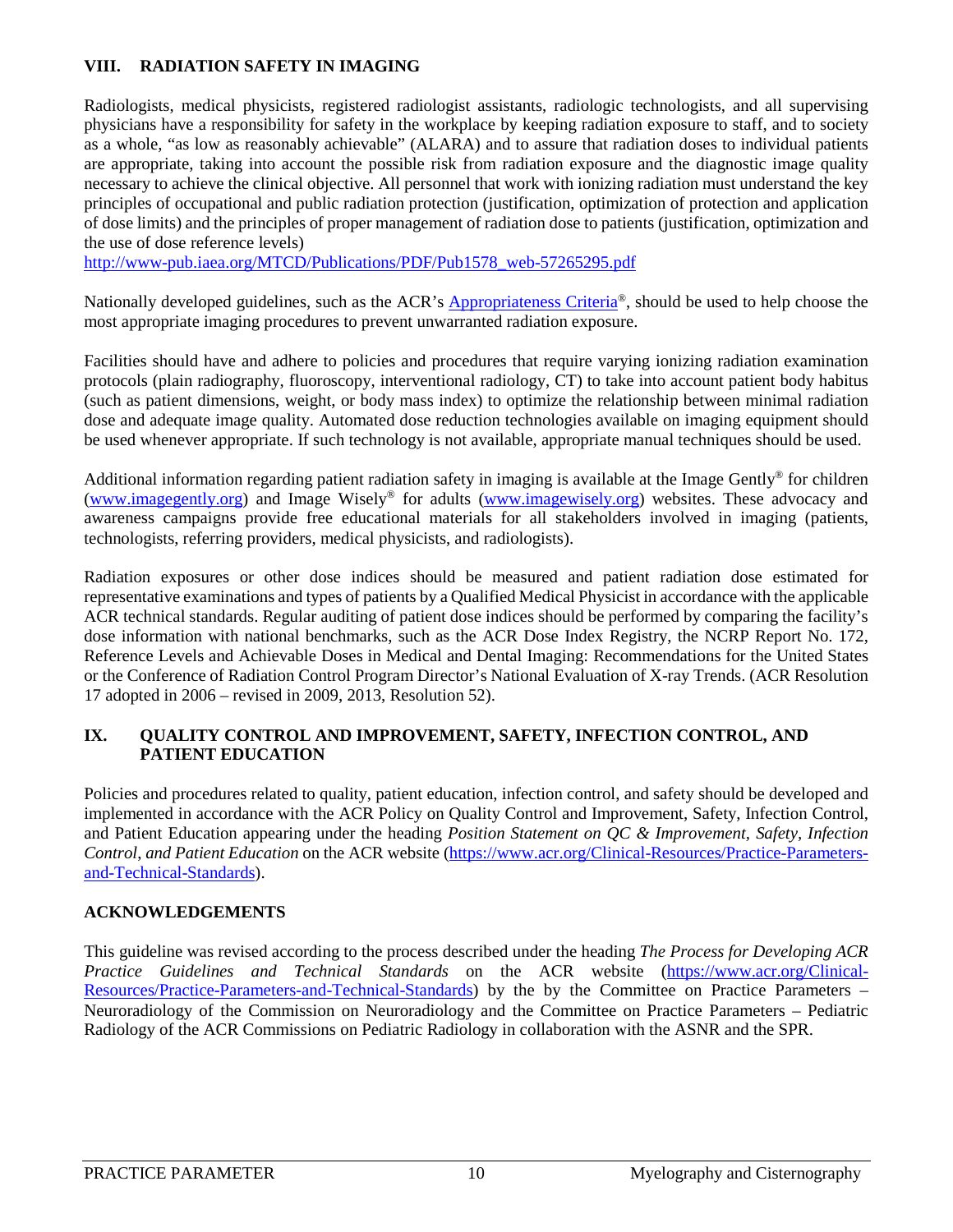Collaborative Committee – members represent their societies in the initial and final revision of this practice parameter

| ACR                                    | <b>ASNR</b>             | <b>SPR</b>          |
|----------------------------------------|-------------------------|---------------------|
| Stephen A. Kieffer, MD, FACR, Co-Chair | Kavita K. Erickson, MD  | Charles R. Fitz, MD |
| Alexander M. McKinney, IV, MD, Co-     | Adam E. Flanders, MD    | Dennis W. Shaw, MD  |
| Chair                                  |                         |                     |
| Frederick W. Ott, MD                   | Amit M. Saindane, MD    |                     |
| Richard B. Towbin, MD, FACR            | Raymond K. Tu, MD, FACR |                     |

Committee on Practice Parameters – Neuroradiology (ACR Committee responsible for sponsoring the draft through the process)

Steven W. Hetts, MD, Chair **Robert J. McDonald, MD** Brian A. Conley, MD David M. Mirsky, MD Kavita K. Erickson, MD Robin J. Mitnick, MD, FACR Adam E. Flanders, MD Lubdha M. Shah, MD John E. Jordan, MD, MPP, FACR Max Wintermark, MD Jacqueline C. Junn, MD

Kristine A. Blackham, MD **Alexander M. McKinney, IV, MD** H. Simms Hardin, IV, MD Raymond K. Tu, MD, FACR, Chair

Committee on Practice Parameters – Pediatric Radiology (ACR Committee responsible for sponsoring the draft through the process)

Beverley Newman, MB, BCh, BSc, FACR, Chair Kerri A. Highmore, MD Timothy J. Carmody, MD, FACR Sue C. Kaste, DO Tara M. Catanzano, MB, BCh Terry L. Levin, MD, FACR Lee K. Collins, MD Matthew P. Lungren, MD, MPH Kassa Darge, MD, PhD Helen R. Nadel, MD Monica S. Epelman, MD Sumit Pruthi, MBBS Dorothy L. Gilbertson-Dahdal, MD Pallavi Sagar, MD Safwan S. Halabi, MD Richard B. Towbin, MD, FACR

Alexander M. Norbash, MD, FACR, Chair, Commission on Neuroradiology Richard A. Barth, MD, FACR, Chair, Commission on Pediatric Radiology Jacqueline Anne Bello, MD, FACR, Chair, Commission on Quality and Safety Matthew S Pollack, MD, FACR, Chair, Committee on Practice Parameters and Technical Standards Mary Newell, MD, Vice Chair, Committee on Practice Parameters and Technical Standards

Comments Reconciliation Committee Colin M. Segovis, MD, PhD, Chair Alexander M. McKinney, IV, MD Amy L. Kotsenas, MD, FACR, Co-Chair Mary S. Newell, MD, FACR Jacqueline A. Bello, MD, FACR Alexander M. Norbash, MD, FACR Sammy Chu, MD Frederick W. Ott, MD Richard Duszak, Jr., MD, FACR Matthew S Pollack, MD, FACR Kavita K. Erickson, MD Amit M. Saindane, MD Charles R. Fitz, MD Dennis W. Shaw, MD Adam E. Flanders, MD Timothy L. Swan, MD, FACR Steven W. Hetts, MD **Richard B. Towbin, MD, FACR** Stephen A. Kieffer, MD, FACR Raymond K. Tu, MD, FACR Paul A. Larson, MD, FACR

Richard A. Barth, MD, FACR Beverley Newman, MB, BCh, BSc, FACR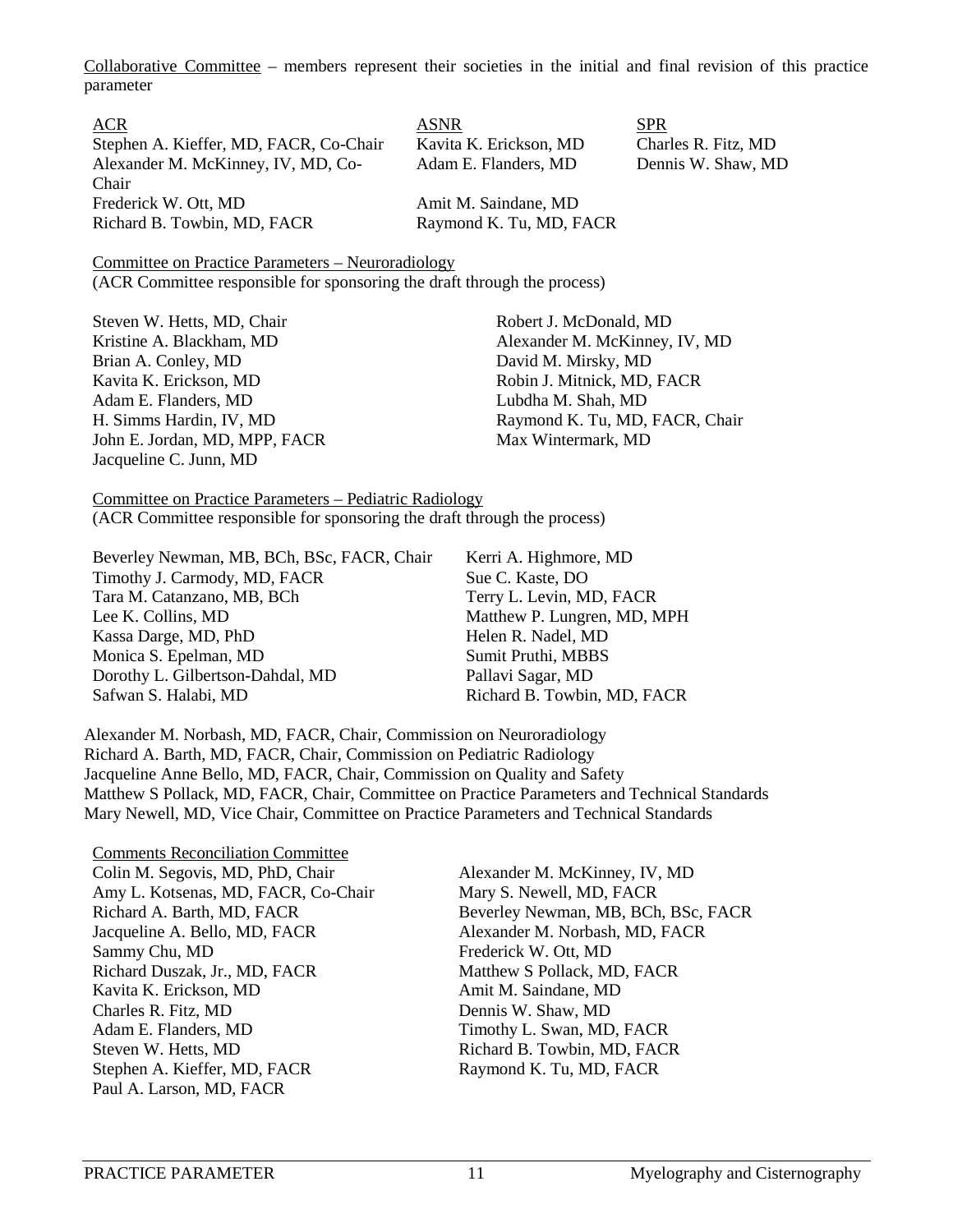#### **REFERENCES**

- <span id="page-11-0"></span>1. Kranz PG, Amrhein TJ, Gray L. CSF Venous Fistulas in Spontaneous Intracranial Hypotension: Imaging Characteristics on Dynamic and CT Myelography. *AJR. American journal of roentgenology.* 2017;209(6):1360- 1366.
- <span id="page-11-1"></span>2. Schievink WI, Moser FG, Maya MM, Prasad RS. Digital subtraction myelography for the identification of spontaneous spinal CSF-venous fistulas. *Journal of neurosurgery. Spine.* 2016;24(6):960-964.
- <span id="page-11-2"></span>3. Harreld JH, McMenamy JM, Toomay SM, Chason DP. Myelography: a primer. *Current problems in diagnostic radiology.* 2011;40(4):149-157.
- <span id="page-11-13"></span>4. La Fata V, McLean N, Wise SK, DelGaudio JM, Hudgins PA. CSF leaks: correlation of high-resolution CT and multiplanar reformations with intraoperative endoscopic findings. *AJNR. American journal of neuroradiology.* 2008;29(3):536-541.
- <span id="page-11-14"></span>5. Lloyd KM, DelGaudio JM, Hudgins PA. Imaging of skull base cerebrospinal fluid leaks in adults. *Radiology.*  2008;248(3):725-736.
- 6. Schwedt TJ, Dodick DW. Spontaneous intracranial hypotension. *Current pain and headache reports.*  2007;11(1):56-61.
- <span id="page-11-18"></span>7. Wang YF, Lirng JF, Fuh JL, Hseu SS, Wang SJ. Heavily T2-weighted MR myelography vs CT myelography in spontaneous intracranial hypotension. *Neurology.* 2009;73(22):1892-1898.
- <span id="page-11-3"></span>8. Pomerantz SR. Myelography: modern technique and indications. *Handbook of clinical neurology.*  2016;135:193-208.
- <span id="page-11-15"></span>9. Somashekar D, Yang LJ, Ibrahim M, Parmar HA. High-resolution MRI evaluation of neonatal brachial plexus palsy: A promising alternative to traditional CT myelography. *AJNR. American journal of neuroradiology.*  2014;35(6):1209-1213.
- <span id="page-11-16"></span>10. Tse R, Nixon JN, Iyer RS, Kuhlman-Wood KA, Ishak GE. The diagnostic value of CT myelography, MR myelography, and both in neonatal brachial plexus palsy. *AJNR. American journal of neuroradiology.*  2014;35(7):1425-1432.
- <span id="page-11-4"></span>11. Garg K, Borkar SA, Kale SS, Sharma BS. Spinal arachnoid cysts - our experience and review of literature. *British journal of neurosurgery.* 2017;31(2):172-178.
- 12. Gu K, Kwon JW, Kim ES. Digital Subtraction Cystography for Detection of Communicating Holes of Spinal Extradural Arachnoid Cysts. *Korean journal of radiology.* 2016;17(1):111-116.
- 13. Schultz R, Jr., Steven A, Wessell A, et al. Differentiation of idiopathic spinal cord herniation from dorsal arachnoid webs on MRI and CT myelography. *Journal of neurosurgery. Spine.* 2017;26(6):754-759.
- <span id="page-11-17"></span>14. Tan Z, Li Y, Zhu F, et al. Children With Intracranial Arachnoid Cysts: Classification and Treatment. *Medicine.*  2015;94(44):e1749.
- <span id="page-11-5"></span>15. Bartynski WS, Lin L. Lumbar root compression in the lateral recess: MR imaging, conventional myelography, and CT myelography comparison with surgical confirmation. *AJNR. American journal of neuroradiology.*  2003;24(3):348-360.
- <span id="page-11-6"></span>16. Russell EJ. Computed tomography and myelography in the evaluation of cervical degenerative disease. *Neuroimaging clinics of North America.* 1995;5(3):329-348.
- <span id="page-11-7"></span>17. American College of Radiology. ACR–SPR practice parameter for imaging pregnant or potentially pregnant adolescents and women with ionizing radiation. 2018; Available at: https:/[/www.acr.org/-](http://www.acr.org/-/media/ACR/Files/Practice-Parameters/Pregnant-Pts.pdf) [/media/ACR/Files/Practice-Parameters/Pregnant-Pts.pdf.](http://www.acr.org/-/media/ACR/Files/Practice-Parameters/Pregnant-Pts.pdf) Accessed January 18, 2018.
- <span id="page-11-8"></span>18. American College of Radiology. ACR practice parameter for continuing medical education (CME). 2017; Available at: https:/[/www.acr.org/-/media/ACR/Files/Practice-Parameters/CME.pdf.](http://www.acr.org/-/media/ACR/Files/Practice-Parameters/CME.pdf) Accessed January 18, 2018.
- <span id="page-11-9"></span>19. American College of Radiology. ACR ASRT Joint Statement on Radiologist Assistant Roles and Responsbilities, Appendix H. 2017; Available at: https:/[/www.acr.org/-/media/ACR/Files/Governance/Digest](http://www.acr.org/-/media/ACR/Files/Governance/Digest-of-Council-Actions.pdf)[of-Council-Actions.pdf.](http://www.acr.org/-/media/ACR/Files/Governance/Digest-of-Council-Actions.pdf) Accessed April 24, 2018.
- <span id="page-11-10"></span>20. Horlocker TT, Wedel DJ, Rowlingson JC, et al. Regional anesthesia in the patient receiving antithrombotic or thrombolytic therapy: American Society of Regional Anesthesia and Pain Medicine Evidence-Based Guidelines (Third Edition). *Regional anesthesia and pain medicine.* 2010;35(1):64-101.
- <span id="page-11-11"></span>21. Layton KF, Kallmes DF, Horlocker TT. Recommendations for anticoagulated patients undergoing imageguided spinal procedures. *AJNR. American journal of neuroradiology.* 2006;27(3):468-470.
- <span id="page-11-12"></span>22. American College of Radiology. ACR–SIR practice parameter for sedation/analgesia. 2015; Available at: https:/[/www.acr.org/-/media/ACR/Files/Practice-Parameters/Sed-Analgesia.pdf.](http://www.acr.org/-/media/ACR/Files/Practice-Parameters/Sed-Analgesia.pdf) Accessed January 19, 2018.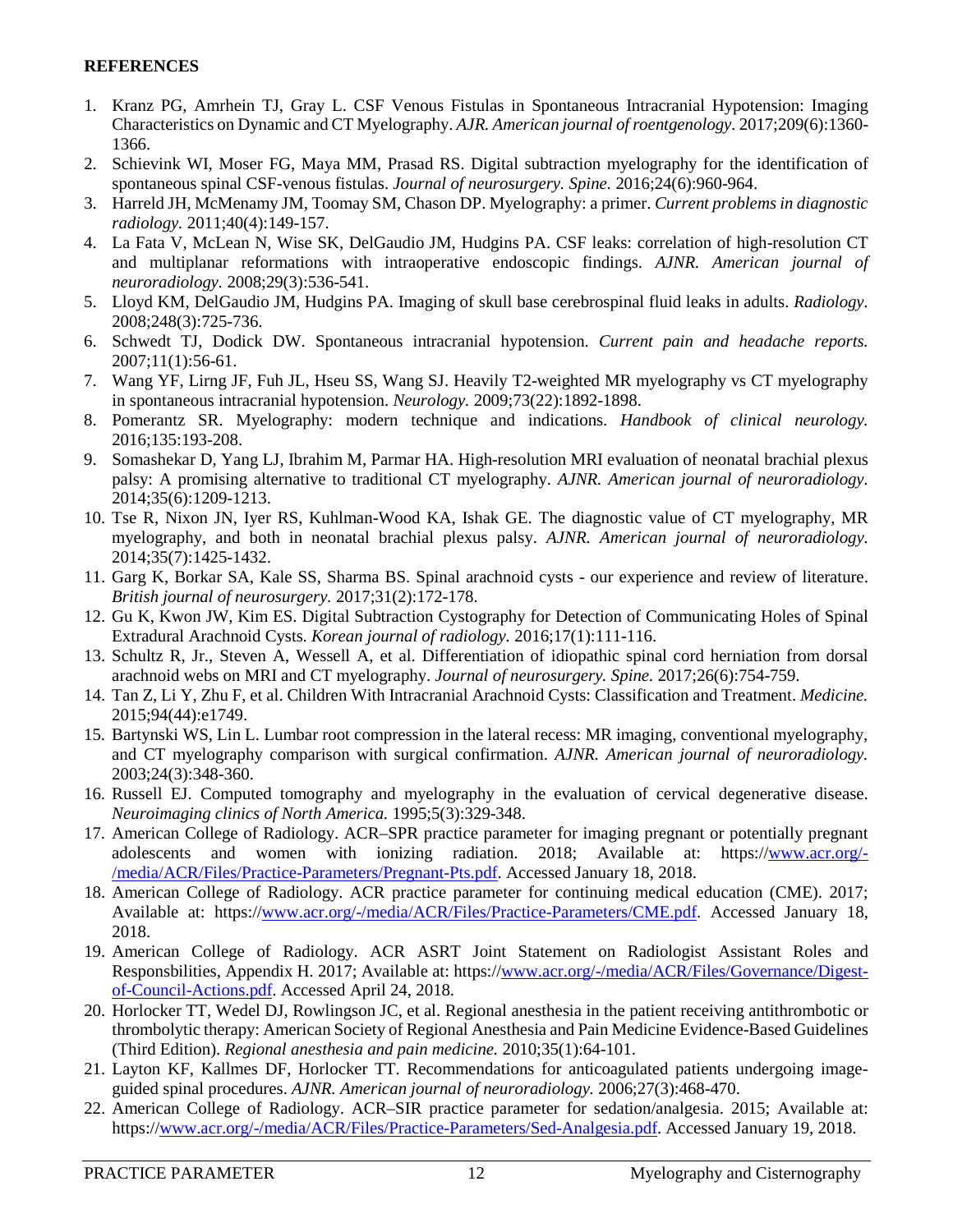- <span id="page-12-0"></span>23. Bohn HP, Reich L, Suljaga-Petchel K. Inadvertent intrathecal use of ionic contrast media for myelography. *AJNR. American journal of neuroradiology.* 1992;13(6):1515-1519.
- <span id="page-12-4"></span>24. Maly P, Sundgren P, Baath L, Golman K, Walday P. Adverse reactions in myelography. *Acta radiologica. Supplementum.* 1995;399:230-237.
- 25. Sandow BA, Donnal JF. Myelography complications and current practice patterns. *AJR. American journal of roentgenology.* 2005;185(3):768-771.
- 26. American College of Radiology. Manual on Contrast Media, v10.3. 2017; Available at: https:/[/www.acr.org/Clinical-Resources/Contrast-Manual.](http://www.acr.org/Clinical-Resources/Contrast-Manual) Accessed April 24, 2018.
- <span id="page-12-1"></span>27. Nascene DR, Ozutemiz C, Estby H, McKinney AM, Rykken JB. Transforaminal Lumbar Puncture: An Alternative Technique in Patients with Challenging Access. *AJNR. American journal of neuroradiology.* 2018.
- <span id="page-12-2"></span>28. Orrison WW, Eldevik OP, Sackett JF. Lateral C1-2 puncture for cervical myelography. Part III: Historical, anatomic, and technical considerations. *Radiology.* 1983;146(2):401-408.
- <span id="page-12-3"></span>29. Gibbs WN, Skalski MR, Kim P, Go J, Law M. *C1-2 Puncture: A Safe, Efficacious, and Potentially Underused Technique.* Vol 7: American Society of Neuroradiology; 2017.
- <span id="page-12-5"></span>30. Peterman SB. Postmyelography headache: a review. *Radiology.* 1996;200(3):765-770.
- <span id="page-12-6"></span>31. Steens SC, Pondaag W, Malessy MJ, Verbist BM. Obstetric brachial plexus lesions: CT myelography. *Radiology.* 2011;259(2):508-515.
- <span id="page-12-7"></span>32. Chazen JL, Talbott JF, Lantos JE, Dillon WP. MR myelography for identification of spinal CSF leak in spontaneous intracranial hypotension. *AJNR. American journal of neuroradiology.* 2014;35(10):2007-2012.
- <span id="page-12-8"></span>33. DelGaudio JM, Baugnon KL, Wise SK, Patel ZM, Aiken AH, Hudgins PA. Magnetic resonance cisternogram with intrathecal gadolinium with delayed imaging for difficult to diagnose cerebrospinal fluid leaks of anterior skull base. *International forum of allergy & rhinology.* 2015;5(4):333-338.
- <span id="page-12-9"></span>34. American College of Radiology. ACR–ASNR–SCBT-MR practice parameter for the performance of magnetic resonance imaging (MRI) of the adult spine. 2018; Available at: https:/[/www.acr.org/-](http://www.acr.org/-/media/ACR/Files/Practice-Parameters/MR-Adult-Spine.pdf) [/media/ACR/Files/Practice-Parameters/MR-Adult-Spine.pdf.](http://www.acr.org/-/media/ACR/Files/Practice-Parameters/MR-Adult-Spine.pdf) Accessed January 19, 2018.
- <span id="page-12-10"></span>35. American College of Radiology. ACR–ASNR–SPR practice parameter for the performance and interpretation of magnetic resonance imaging (MRI) of the brain. 2013; Available at: https:/[/www.acr.org/-](http://www.acr.org/-/media/ACR/Files/Practice-Parameters/MR-Brain.pdf) [/media/ACR/Files/Practice-Parameters/MR-Brain.pdf.](http://www.acr.org/-/media/ACR/Files/Practice-Parameters/MR-Brain.pdf) Accessed January 19, 2018.
- <span id="page-12-11"></span>36. Yoo HM, Kim SJ, Choi CG, et al. Detection of CSF leak in spinal CSF leak syndrome using MR myelography: correlation with radioisotope cisternography. *AJNR. American journal of neuroradiology.* 2008;29(4):649-654.
- <span id="page-12-12"></span>37. Dillon WP. Intrathecal gadolinium: its time has come? *AJNR. American journal of neuroradiology.*  2008;29(1):3-4.
- <span id="page-12-13"></span>38. Algin O, Hakyemez B, Gokalp G, Ozcan T, Korfali E, Parlak M. The contribution of 3D-CISS and contrastenhanced MR cisternography in detecting cerebrospinal fluid leak in patients with rhinorrhoea. *The British journal of radiology.* 2010;83(987):225-232.
- <span id="page-12-14"></span>39. Arbelaez A, Medina E, Rodriguez M, Londono AC, Castillo M. Intrathecal administration of gadopentetate dimeglumine for MR cisternography of nasoethmoidal CSF fistula. *AJR. American journal of roentgenology.*  2007;188(6):W560-564.
- <span id="page-12-15"></span>40. American College of Radiology. ACR practice parameter for communication of diagnostic imaging findings. 2014; Available at: https:/[/www.acr.org/-/media/ACR/Files/Practice-Parameters/CommunicationDiag.pdf.](http://www.acr.org/-/media/ACR/Files/Practice-Parameters/CommunicationDiag.pdf)  Accessed January 19, 2018.

\*Practice parameters and technical standards are published annually with an effective date of October 1 in the year in which amended, revised, or approved by the ACR Council. For practice parameters and technical standards published before 1999, the effective date was January 1 following the year in which the practice parameter or technical standard was amended, revised, or approved by the ACR Council.

Development Chronology for this Practice Parameter 1994 (Resolution 3) Amended 1995 (Resolution 24, 53) Revised 1998 (Resolution 6) Revised 2003 (Resolution 20) Amended 2006 (Resolution 17, 34, 35, 36) Revised 2008 (Resolution 20) Amended 2009 (Resolution 11)